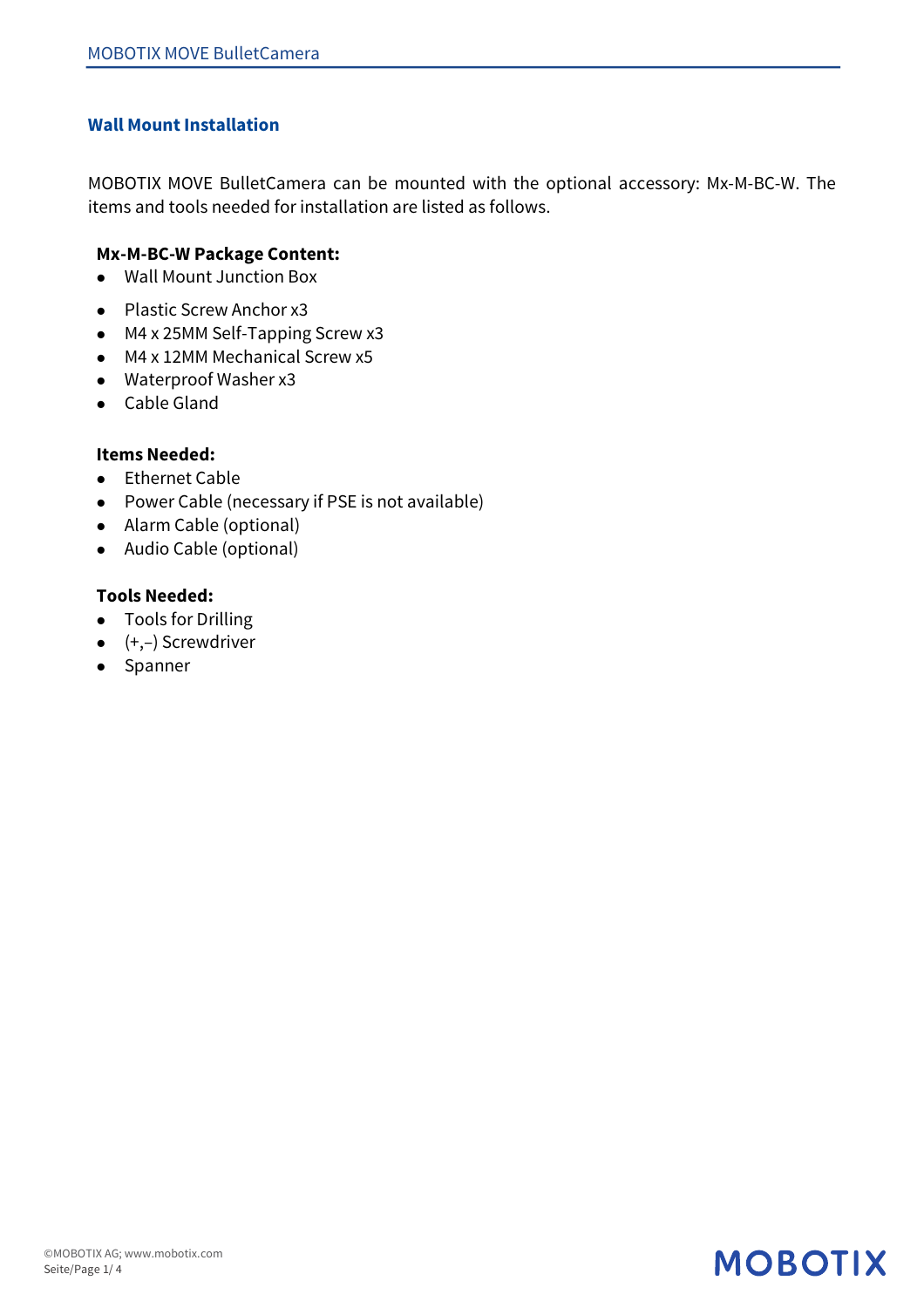Follow the steps below to install BulletCamera with the Wall Mount:

**Step 1:** Loosen the two screws indicated in the right figure with the screwdriver and detach the Wall Mount Junction Box cover.



**Step 2:** Place the Wall Mount Junction Box at the preferred installation location. On the wall, mark the position of the two screw holes indicated in the right figure. Drill a hole on each marked screw hole, and insert the plastic screw anchors into the drilled holes.

**Step 3: Paste the supplied waterproof washers** on the two screw holes. Match the two screw holes of the Wall Mount Junction Box with the plastic screw anchors at the installation location. And then fasten the Wall Mount Junction Box to the wall with the supplied M4 self-tapping screws.

**Step 4:** Remove the rubber plug from the cable entry hole of the Wall Mount Junction Box cover.

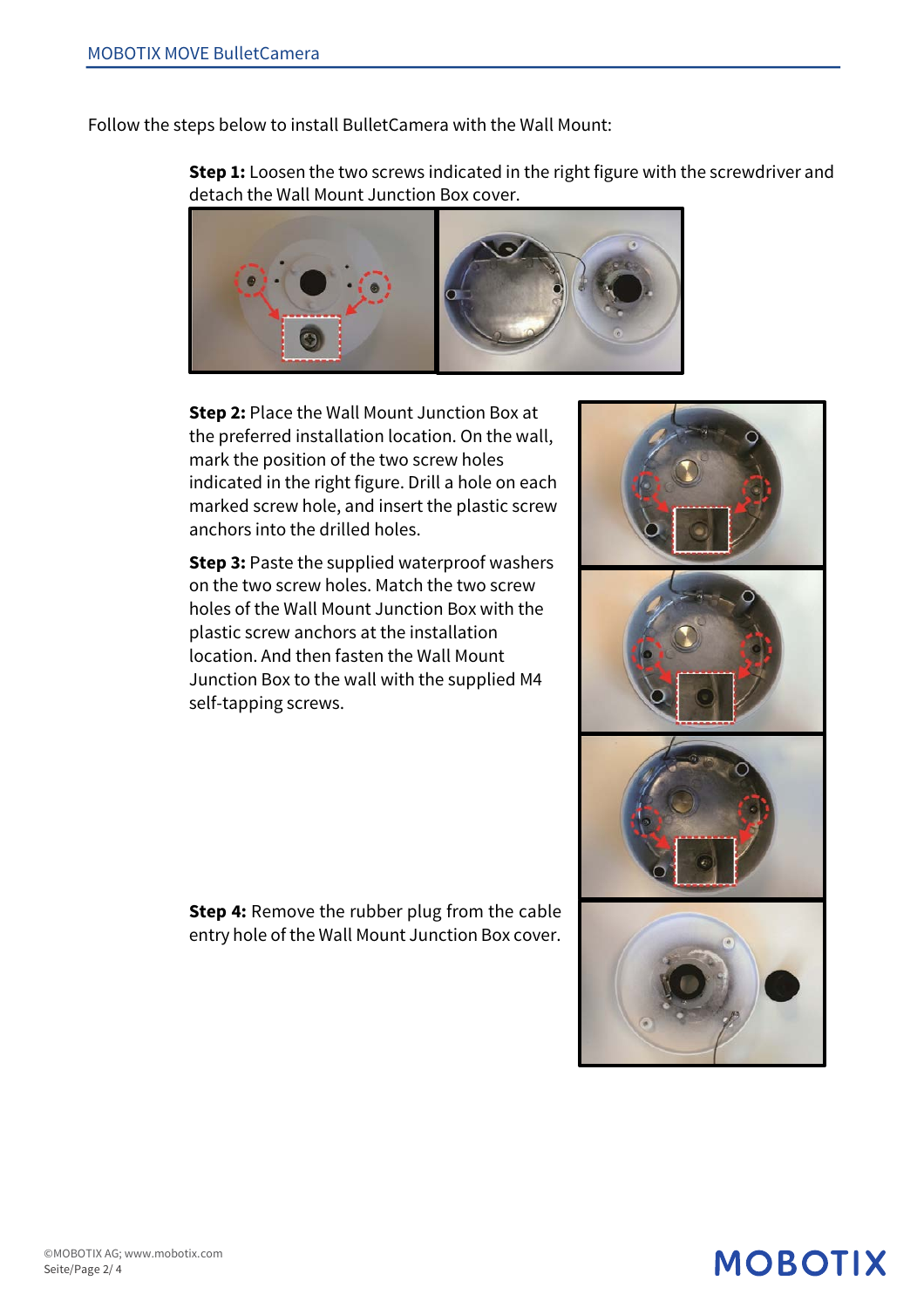**Step 5:** Thread the connectors of the All-in-One cable of the camera one by one through the cable entry hole.



**Step 6:** Insert the rubber plug back to the cable entry hole and use a flathead screwdriver to tighten the stainless steel ring by turning the knob clockwise. Make sure there's no gap between the All-in-One cable and the cable entry hole.

**Step 7:** Connect the required cables, e.g. Ethernet cable, to the connectors of the All-in-One cable through (1) the cable gland and (2) the conduit entry hole. (3) If necessary, coat the joints between the connectors and the cables with silicone gel.

For the cable gland installation, please follow the steps below:

**Step A:** Loosen the thread-lock sealing nut from the cable gland body.

**Step B:** Insert the required cables, e.g. Ethernet cable, to the thread-lock sealing nut and the cable gland body from the bottom.

**Step C:** Twist the cable gland body a little bit back to the thread-lock sealing nut but not entirely tightened.









#### ©MOBOTIX AG; www.mobotix.com Seite/Page 3/ 4